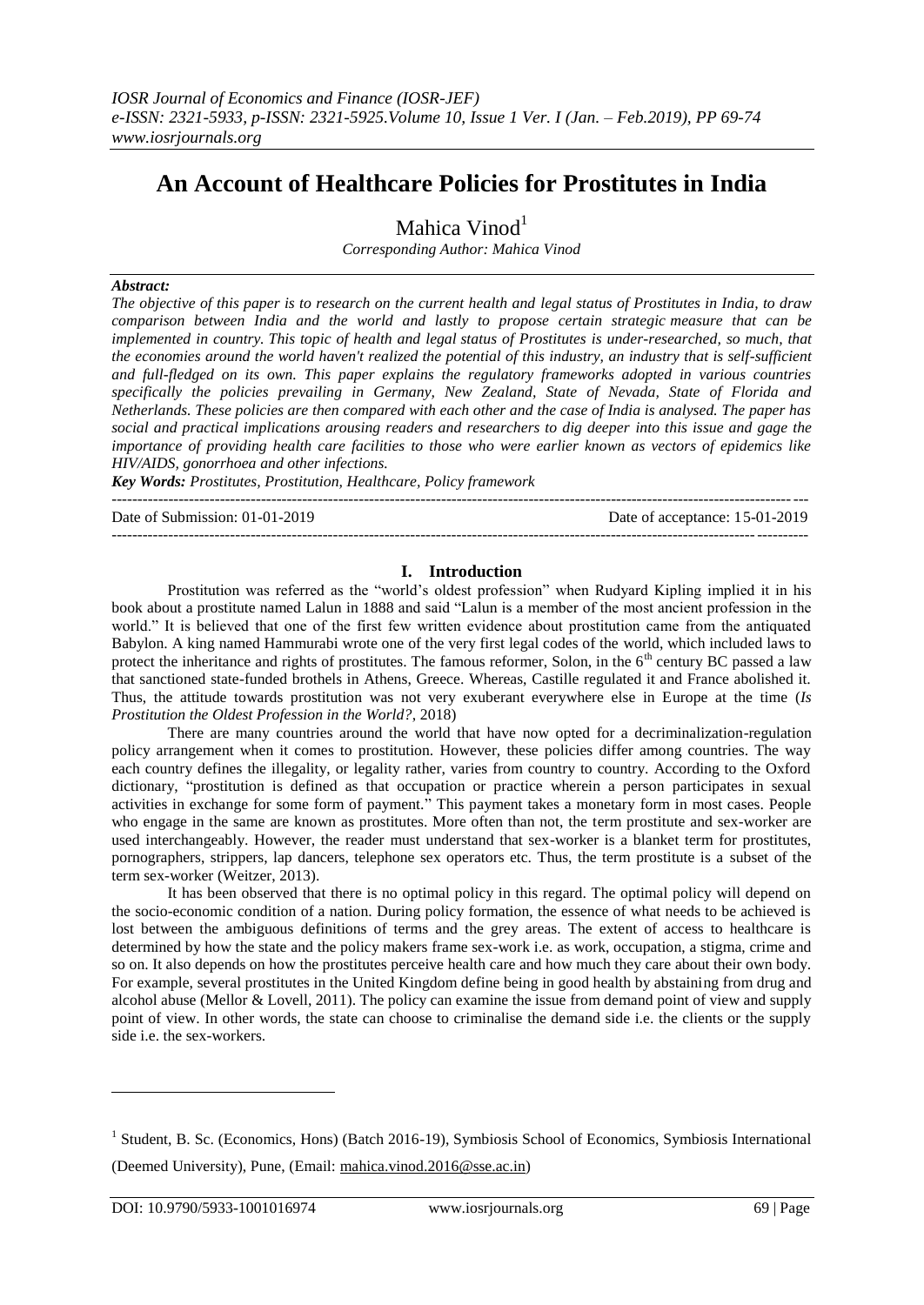The objective of this paper is to examine and analyse the current situation in policies pertaining to prostitution and why it is important to be sensitive to the healthcare needs of those part of this industry. The aim is to dig deep into the types of regulatory frameworks around the worldand into the policies pertaining to healthcare for prostitutes in India. The goal is to make readers realise that prostitution has been in existence ever since inception of mankind and it is here to stay. From an economy's point of view, it is best if the presence is acknowledged and action is taken to tap into the prospects of a potential full-fledged industry for overall protection and development.

# **II. Theoretical Background**

# **TYPES OF REGULATORY FRAMEWORKS**

According to research on prostitution legislation in different countries, five kinds of regulatory frameworks for sex work are observed in the world. The identified frameworks are prohibitionism, decriminalization, legalization, abolitionism and neo-abolitionism. "Prohibitionism is a framework set out to eliminate prostitutionby criminalizing all related aspects and sides of it". This is criticized mostly because it views prostitution as a "violation of dignity of man and woman". Moreover, it utilizes law enforcement tools and the law itself to slowly wipe out prostitution. Decriminalization, on the other hand is an approach that abolishes all kinds of prostitution-related laws. Legalisation constitutes of elements of prohibitionism and decriminalisation. It is when the State itself steps in to regulate prostitution just as any other form of occupation and utilises various forms of legislation to establish and exercise control over those who participate and the working conditions(Berus, 2012).

Advocates of the abolitionism or tolerationist framework believe prostitution is immoral but accept the fact that individuals may choose to enter into this occupation nonetheless. They propose that government should allow prostitution but prohibit public solicitation. Proponents of this regulatory framework attempt to meet halfway and support a more moderated solution instead of the two extreme ends of the scale. The last regulatory framework is neo-abolitionism. Neo-abolitionism views prostitution as a human rights violation and posits that sex workers do not have free choice in participating in the sex trade. Proponents of this kind of regulatory framework seek criminalisation of "Johns" or clients or customers of the prostitutes.In other words, the demand side of the trade should be charged for crime and not the supply side (Barnett, Casavant& Nicole, 2011).

These classifications provide a blanket approach to a matter which has nitty-gritties of unimaginable importance and thus mere classification can only provide an overview of the policy framework. The regulatory objective may differ from country to country. For example, the objective in semi-regulated markets is not to end consumption, but to stop oppression and coercion without interfering with supply. On reviewing existing literature, examples of Germany, State of Nevada, State of Florida, New Zealand and Netherlands were investigated for providing a background to the paper.

### **GERMANY**

Germany has an extensive setof laws imposing health and safety regulations, which must be adhered to by the employers. These regulations cover aspects such as breaks, work hours, access to daylight, hygiene, indoor temperature, maternity protection, maternity leaves, dangerous substances, leaves during menstruation periods and so on (Kavemann, 2007).Since majority of the prostitutes work independently or free-lance, such regulations and policies don't apply to most prostitutes. Despite this fact, the prostitutes can still get health insurance at lower costs and no health examinations (Seal 2013).

### **STATE OF NEVADA**

As per the law prescribed by the State of Nevada, United States of America, brothel owners must post notices about guidelines pertaining to health readily noticeable and prominent, areas of the brother or establishment stating, "although prostitutes are tested regularly and condom use is required, there is no guarantee clients will not be exposed to a sexually transmitted disease". As per the State law, all clients of the brothel are required to use latex condoms at all times while availing services from the prostitutes. By law, potential prostitutes must undergo testing for HIV, syphilis, gonorrhoea, and chlamydia. If the test results are negative, she can then apply for a work card from the sheriff or city police of the chosen county (area) of work (Brents&Hausbeck, 2005).

Upon beginning work, she will be tested monthly for HIV and syphilis and weekly for gonorrhoea and chlamydia and will have to bear the required expenses for the same (Seals,2013). The above described system of State of Nevada ensures transparency and order as far as the legal aspect of it is concerned. But it does little for those prostitutes who don't have enough money to fund their own regular health check-ups.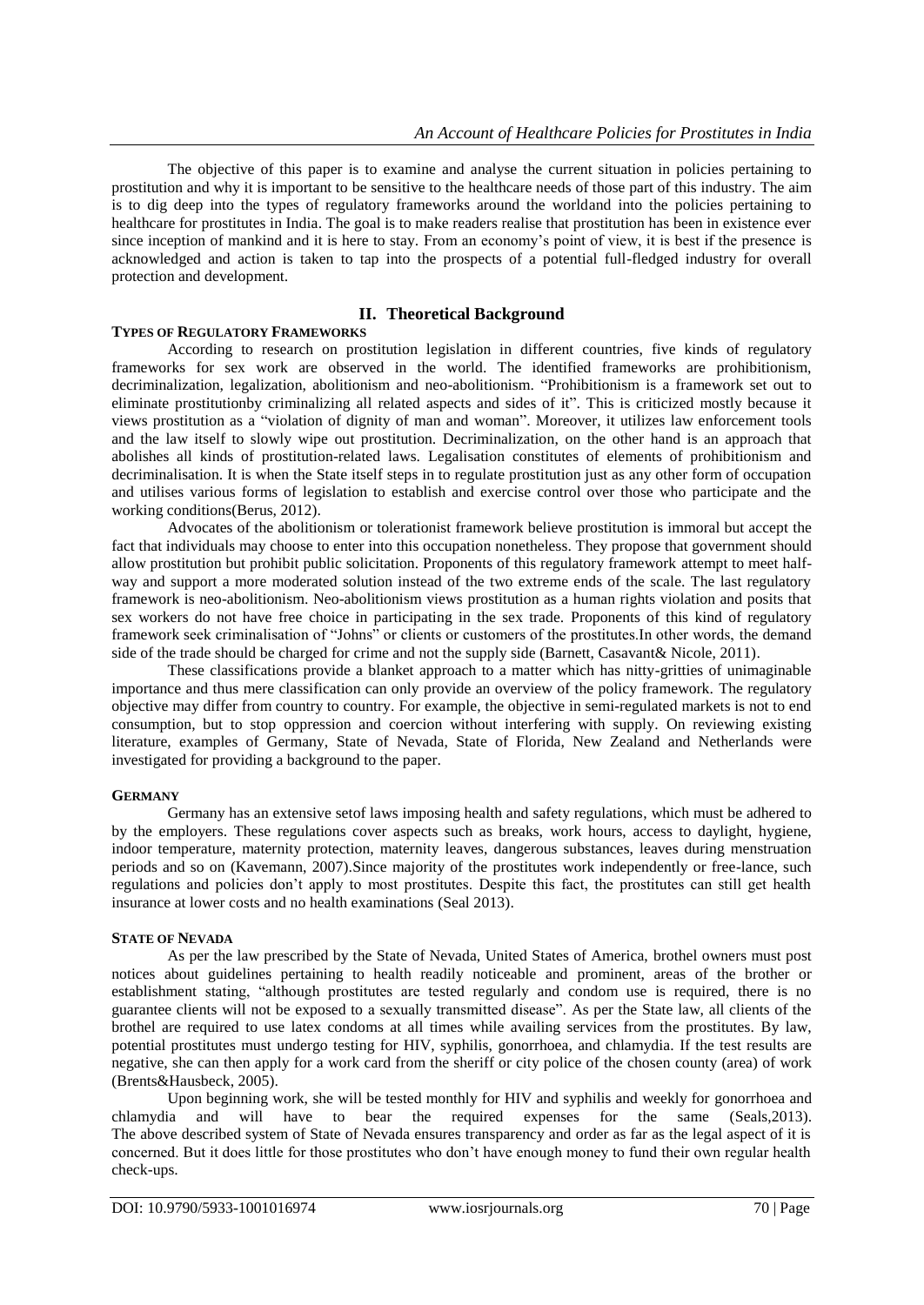#### **MIAMI, STATE OF FLORIDA**

The reader may be surprised to see this example in this paper as prostitution is a punishable offence in the State of Florida in the United States of America. In other words, "it is illegal to give or receive the body for sexual activities for hire. Moreover, assignations (meetings or appointments meant for prostitution) and solicitation (convincing or persuading someone to engage in acts of prostitution or purchase similar services) are also prohibited in the State of Florida" ("Florida Prostitution Laws - FindLaw", n.d.).

A study conducted in Miami, Florida dwelled on the topic of Perceived Health. In other words, it looked into what "health" means to the prostitutes. This study is important as it digs deep into what the prostitutes themselves think about health and if they even care enough to recover (if they are suffering from illness). The women interviewed were not comfortable discussing their private lives and seemed detached from their work. The interviewers observed a pattern in the answers and it suggested that women themselves were dismissive when it came to their own health. It was generally described as "okay" or "decent" by the respondents (Kurtz, Surratt, Kiley &Inciardi, 2005).

#### **NEW ZEALAND**

"Under the Prostitution Reform Act 2003, operators of prostitution business are required to conform to certain safety and health requirements, in the interest of prostitutes, the clients visiting their establishments and the owner of the brothel himself (or herself)". One of the main requirements are to ensure the practice of safe sex. It is imperative for owners or employers to provide information to their employeesand to clients on their duty when it comes to safe sex. Such information should include the various related aspects such as blood borne viruses like Hepatitis A, B and C and HIV and sexually transmissible diseases (also known as sexually transmitted infections). The employer must also provide suitable information on cleaning and disinfection of equipment as it is a non-negotiable for a safe working environment("A Guide to Occupational Health and Safety in the New Zealand Sex Industry", 2004).

According to a cross-sectional survey carried out with 772 sex workers and in-depth interviews with 58 sex workers in Christchurch New Zealand only 3.7% of the participants reported that they did not have regular sexual health check-ups in 2006-2007. General practitioners continue to be the preferred option for sexual health check-ups, followed by sexual health centres and then centres of New Zealand Prostitutes' Collective.The issue in New Zealand is that the label of immoral or a stigma continues to be linked with prostitution due to which several prostitutes do not disclose their professions to their general practitioners. The very same survey also reported that 46% of the respondents did not disclose their occupation in 2006-2007 (Abel, 2014).

#### **NETHERLANDS**

The new legislation of October, 2000 on prostitution lifted the ban on brothels and allowed the state to regulate the sex industry like any other and treat sex work as labour. This meant that labour laws were applicable on any worker in the industry and the industry itself was also subject to administrative laws. Prostitutes have been identified as independent workers who must register with the Chamber of Commerce and are liable to pay income taxes as well (Cruz &Iterson, n.d.).

In the Netherlands, it is imperative for brothel owners to follow the state issued guidelines with respect to working conditions, safety and hygiene. The brothels that does not conform to the standards were liable to pay administrative fines, and subject to license withdrawal and even closure in some cases. It is the employers' responsibility to ensure that he/she maintain a safe-sex policy and making sure that the employees are aware about the free health check-ups for sexually transmitted diseases and HIV four times a year. The Government also has provisions for those who want to exit the profession and transition into something else and thus the state-funded health centres offer classes in basic skills like book-keeping, computer sciences, self-defence etc. to give people the option of having non-prostitute jobs if they wished to have one somewhere down the line (Seals, 2013).Apart from this, the licensing conditions and regulations state that any brothel cannot have mandatory requirements pertaining to alcohol consumption (Kelly, Coy & Davenport, n.d.).

### **III. Methodology**

In this academic paper, the author has conducted a descriptive qualitative analysis where secondary data from various research papers is used to arrive at a conclusion. The author referred to several research papers, journals and books (see references) to provide background and some insight to the reader about what the issue at hand is. Various countries and regions are examined on the basis of their policy for prostitutes from the perspective of health care. It is based around a literature review of studies on the regulation of prostitution. The case study in question will determine and analyse the case of India, where there are loop holes in every possible law and policy. The case study will examine the current state of the industry in question, how the prostitutes are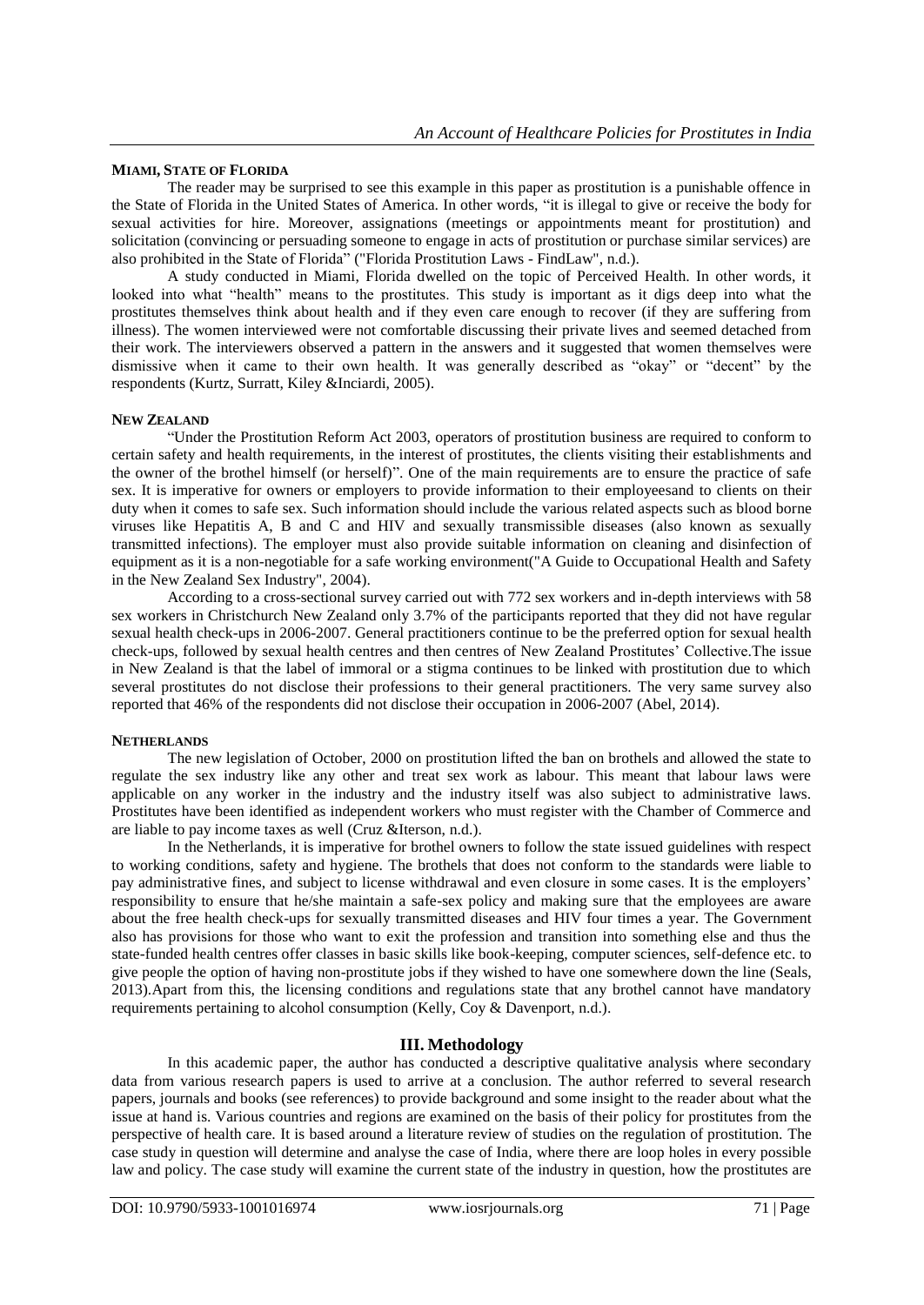affected and how changing the policy pertaining to the same can change the outlook of the society and the drive it towards the path of development, health and prosperity.

# **IV. Case Study Of India**

### **CURRENT STATE**

The current policy on prostitution seeks to ensure that "sex-trade" is accessible but not overtly public so that it does not come off as offensive. Sex workers in India are free to work but they are not provided with any form of legal support or security from the government. There is no other form of occupation or profession that is characterised by a confusion about what is illegal and what is legal. Moreover, no other labourer or worker or employee is punished by the state if his or her is publically visible or noticeable. Thus, no one knows where the boundaries lie. India abides by the "tolerationist" approach. This approach does not criminalize the prostitutes but those who organise trade of sex i.e. brothel keepers, pimps and so on. The Indian policy on this subject, atleast theoretically, seeks to establish a balance between two antithetical views that sex-trade is exploitative, prostitution is immoral, and the rights of prostitutes need to be promoted and protected ("Chapter 2: The Present Indian Policy of Sex Work", n.d.).As a group, prostitutes include female, male, transgenders and children in India. The prostitutes who operate from a brothel are easier to reach, whereas, the ones operating independently i.e. non-brothel based prostitutes, cannot be as easily traced. The latter is a more unorganised group and is also more vulnerable and susceptible to health issues due to varied age factor and health complications which have not been attention to. According to a study from the state of Andhra Pradesh (India), it was concluded that 50% of the female prostitutes in that state were below the age of 24 years. Prostitutes face situations that a common man or woman cannot even fathom and more often than not, they are faced with a variety of health complications. Sometimes, they don't even know that they are unwell or something is wrong with their body. It is very common for prostitutes to have infections like sexually transmitted infections and similar diseases. A study from Surat, Gujarat, found that 43% of the female prostitutes were HIV-positive and 23% of the female prostitutes had Syphilis. A study conducted in South India showed that female prostitutes often engage in tobacco and alcohol abuse and about 78% of these females had "psychiatric co-morbidity" (Paul, Suresh &Mondal, 2017).

The principle objective of the National Health Policy, 2017, is promotion of good health and deterrence of infections and diseases by development of human resources, building knowledge base, supporting medical pluralism, taking cross-sectoral actions, employing better financial protection strategies and strengthening financial assurance and regulation (National Health Policy, 2017, n.d.). The health care policy itself constitutes of various schemes and programmes such as "Control of HIV/AIDS", programme for communicable diseases and so on. Moreover, the policy also has special provisions for disabled citizens, citizens falling in the category of "below-poverty-line". There is one programme for Urban Health Care which "prioritizes addressing the primary health care needs of the urban population with special focus on poor populations living in listed and unlisted slums, other vulnerable populations such as homeless, rag-pickers, street children, rickshaw pullers, construction workers, sex workers and temporary migrants". However, there is no such special provision for prostitutes. Even though they have been included in the Urban Health Care programme, it makes sense for the government to have a separate policy for health care facilities of prostitutes as it will in turn lead to success of programmes for HIV/AIDS control and thus prevent epidemics of such fatal diseases. Two Indian projects Avahan in South India and Sonagachi in West Bengal have done remarkable work by succeeding in various aspects of health care delivery among female prostitutes. Community based service delivery organisations and Non-Governmental Organisations (NGOs) and have also contributed significantly to the towards the health welfare of these people (Paul, Suresh &Mondal, 2017).

# **IMPLICATION OF THE CURRENT POLICY**

In India, prostitutes face exploitation and discrimination when it comes to matters of importance them such as their income, their health care and so on. Due to the HIV/AIDS epidemic that has shook the world, the conditions have become worse for prostitutes. Their woes have been exacerbated even more, especially in India. For example, the medical professionals prescribe HIV tests when a patient shows signs of recurrent fever, diarrhoea or sexually transmitted diseases. However, for prostitutes, medical professionals recommend HIV tests for trivial episodes of illnesses like common cold or fever. This makes them feel like they are being looked down upon. Moreover, they are discriminated against and marginalized just because of the status of their health. For instance, health specialists working in a women's hospital in Bombay, often visited by prostitutes, draw blood samples from every woman that walks in for treatment without providing proper information regarding the purpose of taking a blood sample and nature of test. This itself is a violation of the fundamental right of Right to Information and other rights such as right to privacy and security. To top it off, the doctors reveal the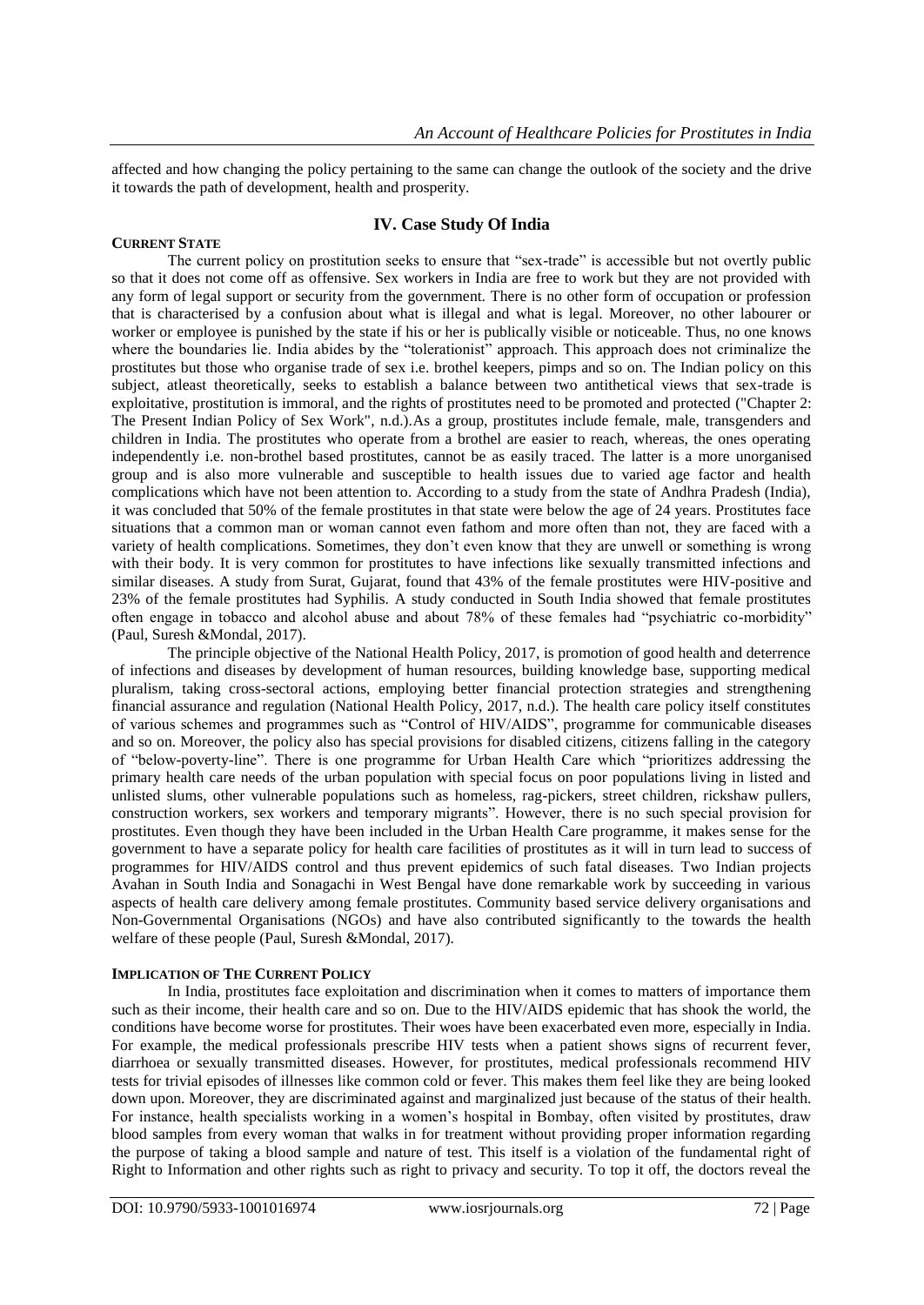test results in an extremely indecent and derogatory manner ("Chapter 2: The Present Indian Policy of Sex Work", n.d.).

### **V. Analysis**

A lack of access to reproductive and sexual health facilities result in physiological complications and threats for prostitutes. Due to poverty, harsh working environment, social exclusion, stigmatisation, unwanted and unplanned pregnancy, unsafe abortion and their increased vulnerability to sexually transmitted diseases, it is all the more important for participants be provided with subsidised health amenities. Apart from the physical impact of prostitution, there are mental and emotional consequences as well, which more often than not, go unnoticed. Works of many researchers in this area have begun focusing on the effect of this on the mind. The studies concluded that many of the prostitutes suffer from Post-Traumatic Stress Disorder and depression. It is only logical to think that their work could be one of the reasons (if not major) why they suffer so much. Of late, many studies focus on the psychological consequences of sex work(Vanwesenbeeck, 2011).

It is more important to approach this matter objectively now that it is the  $21<sup>st</sup>$  century. Every person is entitled to have his or her own opinion on an issue, however, an issue as sensitive as this must be viewed dispassionately. With a wide consumer base, these prostitutes cater to the thousands of men. If the prostitutes are unwell, the venereal infection can be passed on to the clients as well. Since these infections have proven to be fatal and can be easily transmitted, it is in the nation's common interest to curb their reach. Prostitutes are as much a part of the economy as much as any other worker and it is high time they get their due. Their daily job itself is dangerous, unpredictable and exposes them to situations where they are rendered helpless. As guardians of the citizenry, it is the responsibility of the government to include prostitutes – male, female and trans-genders – in their "esteemed" agenda. A separate policy and department to execute the policy must be instated. The members have to be trained and oriented specifically as they cannot approach the issue like any other issue. It is extremely diverse, as every prostitute has different problems.

Every country has different a policy based on what is benefits their nation the most. One common element is the view that eradication and suppression are not the answer to combatting prostitution. Such a framework only pushes the prostitutes underground where they are not noticeable. This makes them all the more vulnerable to exploitation, health complication and violence. The label of a "stigma" or a "criminal" does not and cannot lead to extermination. Prostitution is a hard fact of life; avoiding the issue or being in denial about its existence won't let the country move forward and make progress. As one of the fastest growing country of the  $21<sup>st</sup>$  century, India has to deliberate on how to make it as pleasant as possible for all stakeholders of the economy. Acceptance can only stem from formulation of new policies and laws for the social security of prostitutes.

### **VI. Solutions And Recommendations**

- $\triangleright$  Possible solutions to begin with are setting up a policy framework which is implemented in phases. A society wherein majority of the population is still insular, gradual implementation will help people get accustomed to the changes. The phases should begin with sensitising the medical professionals as part of their course structure on how to treat patients that are prostitutes. The prostitutes must also be sensitised about the possible health complications. Most of them don't even realise that they are sick and even if they do, they tend to take it lightly or self-medicate to avoid going for a check-up.
- Rehabilitation centres should be set up where prostitutes can go for counselling or therapy (if they wish to) and routine check-ups. These centres should also conduct classes to improve their vocational skills such as book-keeping, computers, sewing, soft-skills etc. so that they something to fall back on if they want to quit their job as a prostitute.
- $\triangleright$  To make health facilities affordable and accessible for prostitutes, the government should have a provision for health insurance at a subsidised rate for the prostitutes.
- Another recommendation is second generation prevention. Providing social security to the prostitutes is as important to providing the same to their off-springs. Prostitutes won't be pressurised to continue working in the sex industry if they were assured of their children's future. Efforts in this aspect havealready been made by "Prajwala" which is an anti-trafficking organisation based in Andhra Pradesh (Sonwani, n.d.).

# **VII. Conclusions**

This paper revolves around the health care policy for prostitutesto show the effect of the policy framework itself on the subsequent facilities. It draws the reader's attention to the need of the hour i.e. uniform and widespread health care facilities for prostitutes. It must be noted that mere provision won't be able to achieve the goal. The government has to work towards sensitising the masses and nudging the prostitutes into